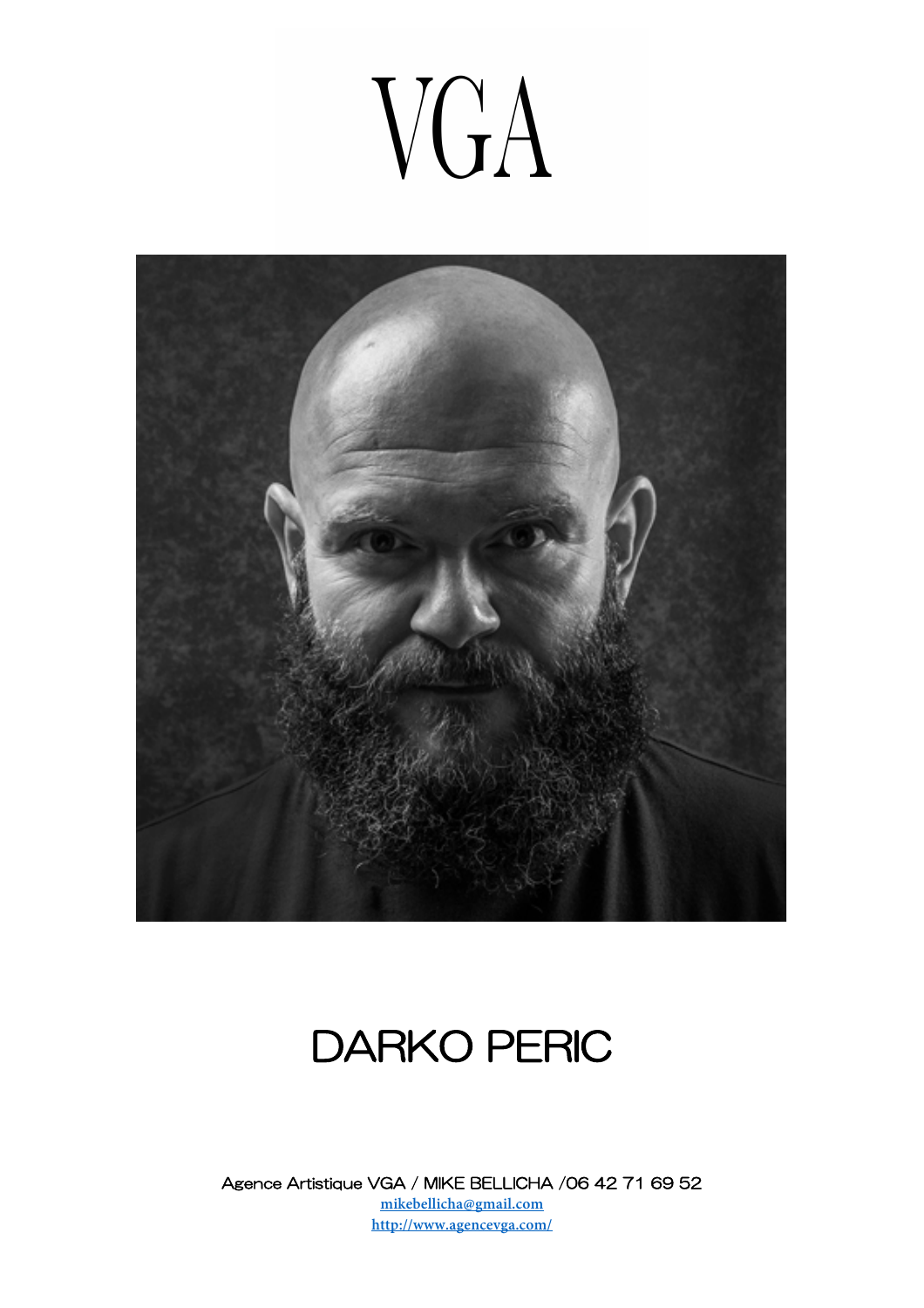# $V(A)$

DARKO PERIC ACTOR AGENT MIKE BELLICHA

### TV & SERIES

2019 LA CASA DE PAPEL (MONEY HEIST) SAISON 3 NETFLIX 2017-2018 COOL EUROLEAGUE SHOW DJANGO 2017-2018 LA CASA DE PAPEL (MONEY HEIST) SERIE ATRESMEDIA 2016 SE QUIEN ERES SERIE TELECINCO. MADRID 2016 EL CRAC SERIE TV3 BARCELONA 2016 MAR DE PLÁSTICO SERIE ANTENA 3. MADRID 2016 LA VERDAD SERIE TELECINCO. MADRID 2016 BUSCANDO EL NORTE SERIE ANTENA 3. MADRID 2014 LA QUE SE AVECINA SERIE TELECINCO. MADRID 2014 B&B SERIE SEXTA TV. MADRID 2014 AGUILA ROJA SERIE TELECINCO. MADRID 2013 AIDA SERIE TELECINCO. MADRID 2010 CREMATORIO SERIE TELECINCO. MADRID 2010 EL COR DE LA CIUTAT SERIE TV3. BARCELONA 2010 KUBALA MORENO I MANCHON SERIE TV3. BARCELONA 2008 13 ANYS I UN DIA SERIE TV3. BARCELONA

### **CINEMA**

2018 BAJO EL MISMO TECHO DIR. JUANA MACIAS / WIDTH: JORDI SANCHEZ, DANIEL GUZMÁN, SILVIA ABRIL. PROD. FEELGOOD MEDIA -ESPAÑA-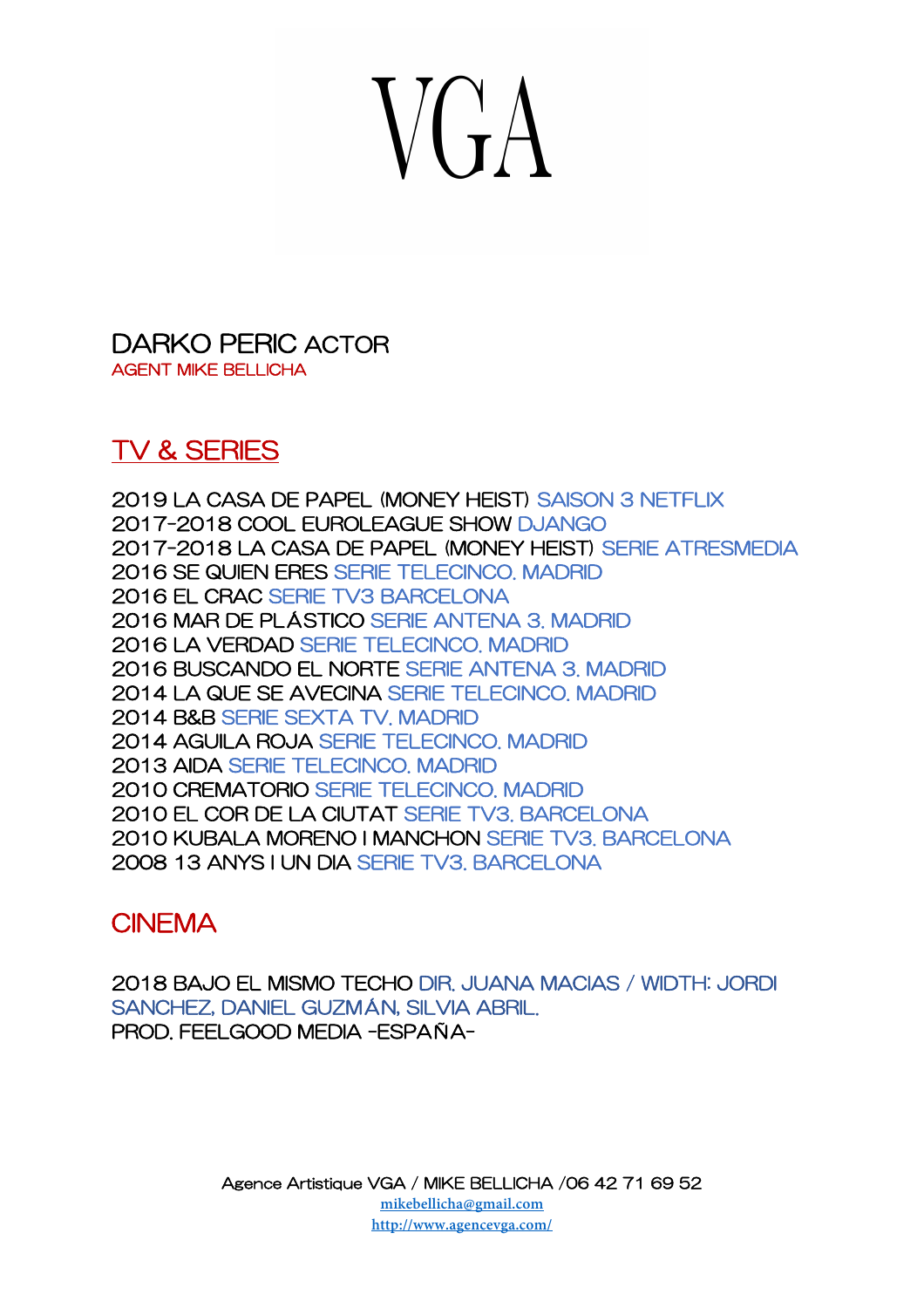# $V(fA)$

2015 A PERFECT DAY DIR. FERNANDO LEON ARANOA / WITH: BENICIO DEL TORO, TIM ROBBINS, OLGA KURYLENKO, MELANIE THIERRY, FEDJA STUKAN ROLE: WATER SELLER / PROD. MEDIAPRO, REPOSADO

PRODUCCIONES. –ESPAÑA

2015 AHORA O NUNCA DIR. MARIA RIPOLL / WITH: DANI ROVIRA, MARIA VALVERDE, JORDI SANCHEZ, JOAQIN NUNEZ, CLARA LAGO. ROLE: DUTCH TAXIDRIVER / PROD. AXN, CANAL PLUS ESPANA, ATRESMEDIAM, ZETACINEMA. -ESPAÑA-

2015 GARANTIA PERSONAL DIR. RODRIGO RIVAS / WITH: BELEN LOPEZ, ROBERTO ENRIQUEZ, CARLOS TRISTANCHO, RAQUEL INFANTE, VALENTIN PAREDES.

ROLE: HITMAN / PROD. DERIVAS FILMS. ESPAÑA

2014 KAMIKAZE DIR. ALEX PINA / WITH: ALEX GARCIA, CARMEN MACHI, EDUARDO BLANCO, VERONICA ECHEGUI, IVAN MASSAGUE, LETICIA DOLERA.

ROLE: POLICE OFFICER / PROD. CANGREJO FILMS, ANTENA 3 FILMS, GLOBOMEDIA -ESPAÑA-

#### **SHORTFILMS**

2017 MEMORY PALACE DIR. YAGO HUNT LAUDI 2017 DIESEL BOYS DIR. YAGO HUNT LAUDI 2017 ELEGY FOR #23 DIR. JONATHAN HERZBERG 2016 ROLAND DIR. SERGIO BALAGUER ORFAO - ESPAÑA. 2015 UNA PROMESA DEBE CUMPLIRSE DIR. GERMAN BARON BORRAS - ESPAÑA. 2011 HELIOGABALE DIR. CLEMENT BARATTE.FRANCE. 2010 COUNTRY LIFE DIR.RALPH KLEIN. - PANPIRATE MOVIES, BERLIN **GERMANY** 2010 ORA 13 COPRODUCCIÓN FRANCE-ROMANIA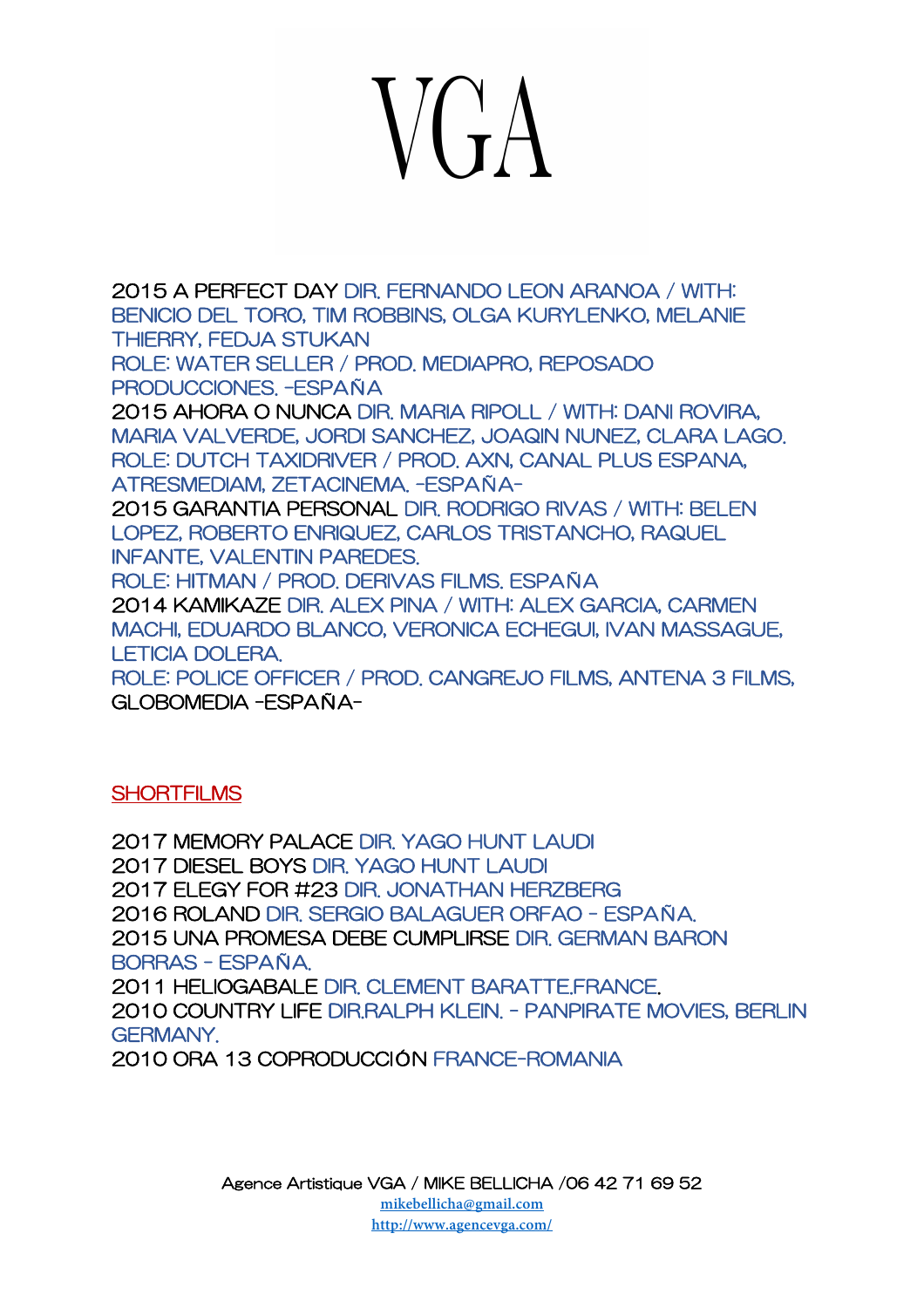# $V(\hat{\mathbf{r}})$

2009 FACTORY FANTASY DIR RALPH KLEIN - PANPIRATE MOVIES, BERLIN GERMANY. 2008 TURTLE ISLAND DIR.RALPH KLEIN. 2006 PANPIRATE MOVIES, BERLIN GERMANY. 2006 K18 DIR.RALPH KLEIN. - PANPIRATE MOVIES, BERLIN GERMANY. 2004 TIPSY ISLAND DIR.RALPH KLEIN.PANPIRATE MOVIES, BERLIN GERMANY. 2004 GREETINGS FROM KARCELONA FIRST PRIZE IN ALTERNATIVE CINEMA FILM BERN, 2004 SWITZERLAND 2002 CIRKE FOOGOU COPRODUCCIÓN HUNGARY-ROMANIA.

### TEATRO Y PERFOMANCE

BUNCINGER BOOTS MARIONETTE THEATRE BARCELONA CYCLOWN CIRCUS CIRCUS AND SHADOW THEATRE BARCELONA FIRE FAKIR AND BODY SUSPENSION PERFORMANCE COLLARATION BLOODY CIRCUS ROMA FETISHADOW ACT AGUJA FRENETICA DIR DARKO PERIC SHADOW THEATRE PERFORMANCE BARCELONA FIRE BEAST RAW AGUJA FRENETICA & TNT SYSTEMS PERFOMANCE FIRE AND FAKIR H1M1 PERFOMANCE MULTIMEDIA INTENTI COLABAROTION ESPANA-**MEXICO** LENGUAS DE FUEGO PERFOMANCE MULTIMEDIA INTETON COLABORATION ESPANA MEXICO ALEMANIA

### **LENGUAGES**

SERBIAN CROATION MONTENEGRIN BOSNINA MOTHER LANGUAGE ROMANIAN SPANISH AND ENGLISH HIGH LEVEL ABILITY TO LEARN TEXT IN BULGARIAN RUSSAN ITALIAN FRENCH **GERMAN AND CATALAN** ITALAIN AND FRENCH INTERMEDIATE / MEDIUM LEVEL